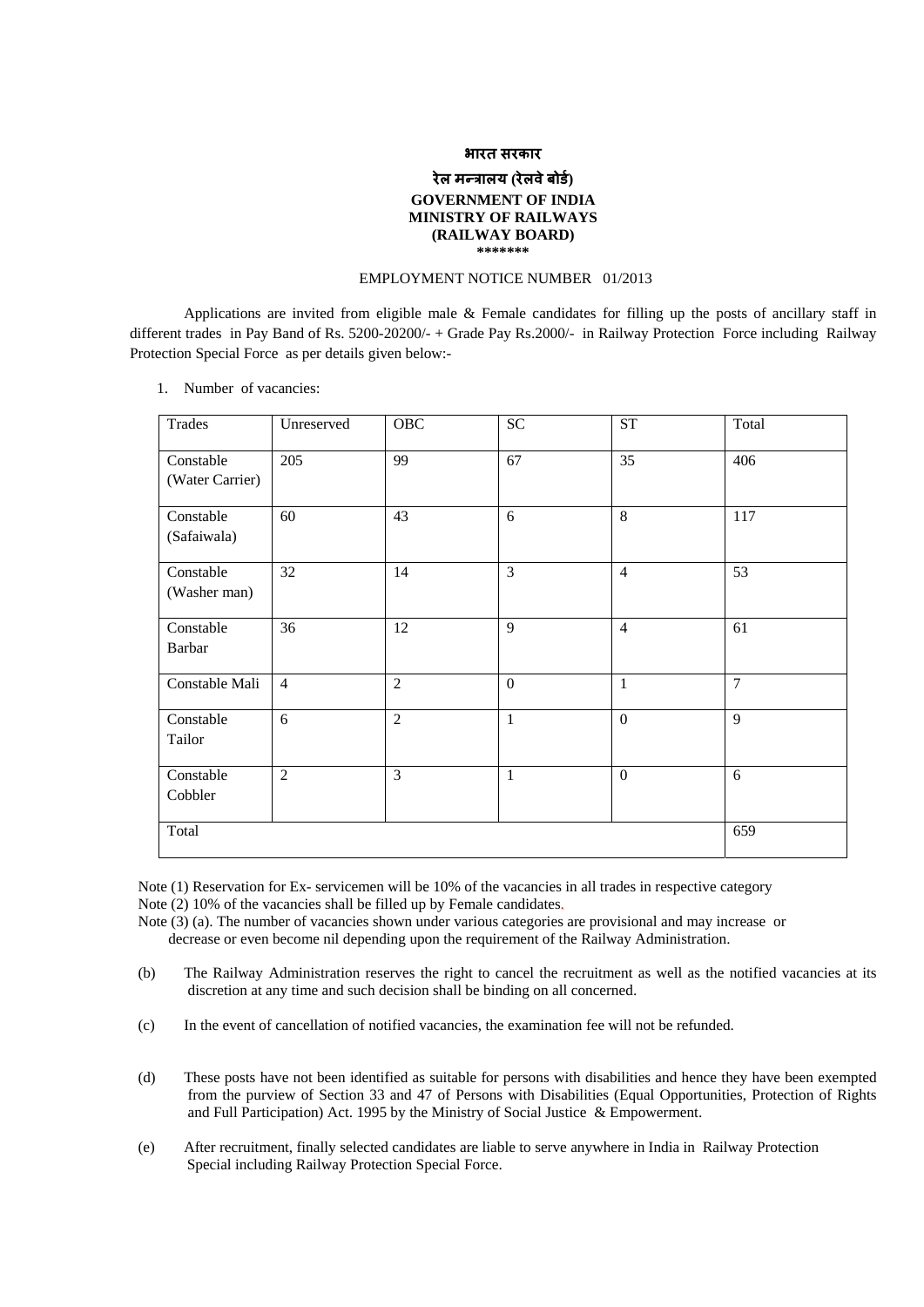## **2 Pay and Allowances :-**

Pay Band 1 (Rs.5200-20200) with Grade Pay of Rs.2000/- plus usual allowances as admissible to Central Government employees from time to time.

## **3. INELIGIBILITY :**

No person who has entered into or contracted a marriage with a person having a spouse living or who, having a spouse living has entered into or contracted a marriage with any person shall be eligible for appointment in RPF/ RPSF.

## **4. ELIGIBILITY:**

- a) Must be a citizen of India.
- b) Educational qualification: Matriculation or equivalent from a recognized Board/ University. Educational certificate other than State Board/Central Board should be accompanied with Govt. of India notification declaring that such qualification is equivalent to Matriculation  $/10^{th}$  Class pass for service under Central Govt. or ITI.
- c) Age limit: Must not be less than 18 years and not more than 25 years as on 01.01.2014. That he must not have born before 01.01.1989 and after 01.01.1996.Age mentioned in the Matriculation or equivalent certificate or ITI certificate will only be accepted.
- d) Relaxation in Age: The upper age limit may be relaxed as under subject to submission of requisite certificate as under:-
- (i) Up to 5 years for SC/ST candidates.
- (ii) Up to 3 years for OBC candidates (the candidates claiming age relaxation for being considered against vacancies reserved for OBC will be required to furnish self declaration as per the format as mentioned in Annexure-3 along with the application form.
- (iii) For Ex-Servicemen, up to the extent of service rendered in defense plus 3 years provided they have put in more than 6 months service after attestation.
- (iv) By 5 years to the candidates who have ordinarily domiciled in the state of Jammu & Kashmir during the period from 01/01/1980 to 31/12/1989.The applicants claiming relaxation under this category must produce a certificate to the effect from the District Magistrate within whose jurisdiction they had ordinarily resided or from any other authority designated on behalf of the Govt. of J& K.
- (v) No age relaxation is allowed to SC/ST/OBC candidates applying against unreserved vacancies.
- e) **Physical measurement**: An applicant must have the following physical standards:-

| Category   | Height<br>for<br>male<br>(in cm.) | <b>Chest</b><br>unexpanded<br>(in cm.) | <b>Chest</b><br>expanded<br>$(in cm.)^*$ | Height<br>for<br>female<br>(in cm.) |
|------------|-----------------------------------|----------------------------------------|------------------------------------------|-------------------------------------|
| UR/OBC     | 165                               | 80                                     | 85                                       | 157                                 |
| SC/ST      | 160                               | 76.2                                   | 81.2                                     | 152                                 |
| Hillman**) | 163                               | 80                                     | 85                                       | 155                                 |

### **\* A minimum expansion of 5 CM in chest is essential.**

\*\* (Garhwalis, Gorkhas, Kumaonese, Dogras, Marathas, person hailing from Himachal Pradesh, Sikkim, Ladakh, Kashmir Valley and North Eastern States subject to production of domicile certificate from DM,SDM/Tehsildar and other categories specified by the Central Government from time to time

### **5. METHOD OF RECRUITMENT** :

Recruitment will be made based on the performance of the eligible applicants in a Written Examination, Physical Efficiency Test , Physical Measurement Test, Trade Test, Bonus Marks if any, and Document Verification.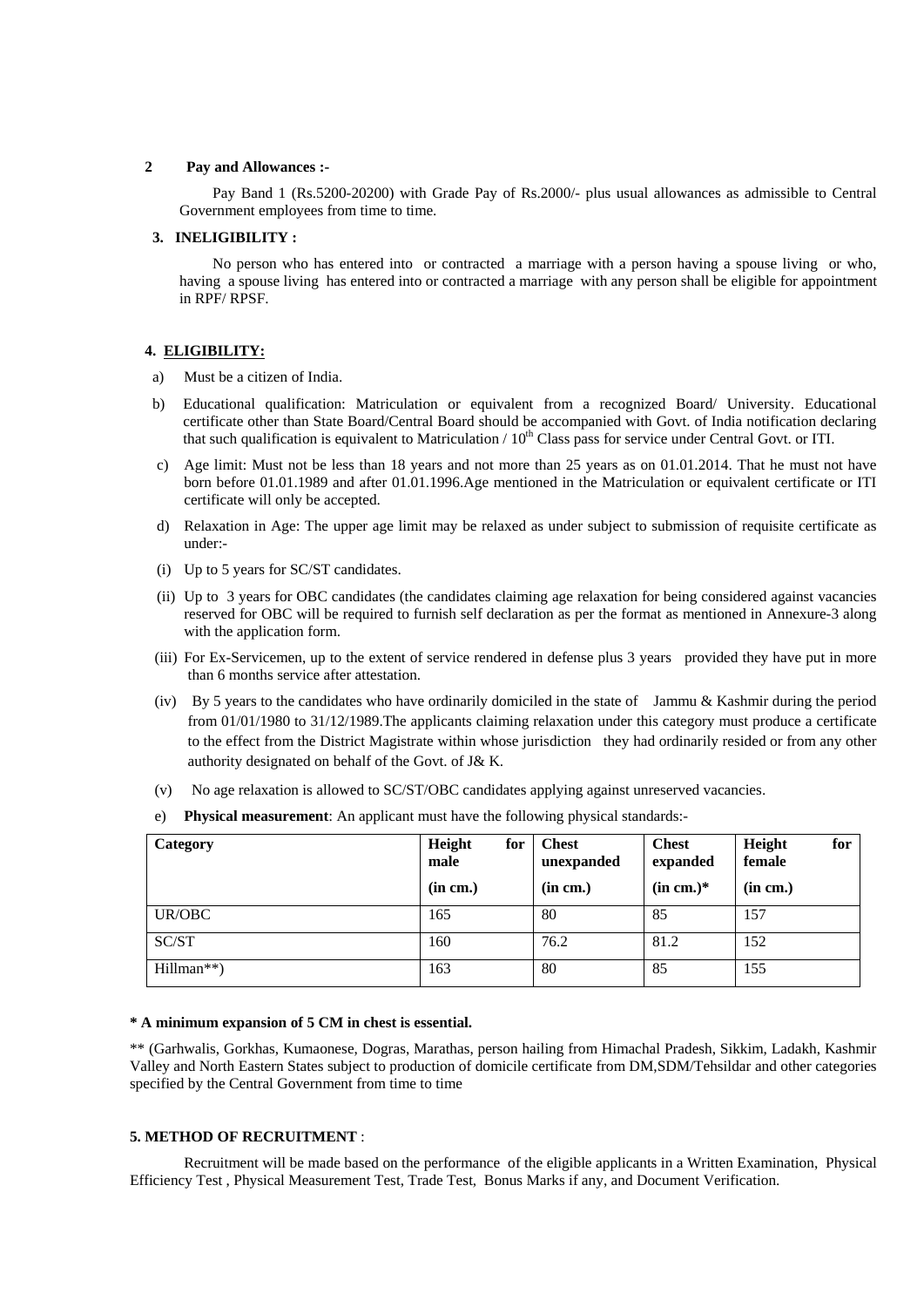**A. Written Examination: (i)** written Examination shall be conducted for those candidates who are found eligible after scrutiny. The written examination shall be on OMR based Answer Sheets which will comprise of 120 multiple choice objective type questions of one mark each. The test will be of 90 minutes duration. The question paper will be of matriculation standard .The question paper will consist of 35 questions on General Intelligence & Reasoning, 35 questions on Arithmetic and 50 questions on General Awareness. Candidates will be required to answer all the questions. Each correct answer will be awarded 1 (one) mark and 1(one) mark will be deducted for 4 (four) incorrect answers. No marks shall be awarded or deducted for questions not attempted.

(ii) A candidate must obtain atleast 35% marks (30% in case of SC/ST candidates) in the written examination for being considered for other test (s).

(iii) Candidates must bring the Call letter at the time of written test. Call letter will be sent by post .No one will be allowed to appear in the written examination without call letter.

(iv) Question paper will be set in the languages shown in the third column of the table given below. The corresponding Nodal Chief Security Commissioner to whom the application should be sent is also shown in the table. Applicant who wishes to have the question paper in a particular language may indicate so in the application form. Language once chosen cannot be changed under any circumstances:-

| Group<br>N <sub>0</sub> | Address of the Nodal Chief Security   Language for question paper.<br>Commissioner |                                                                                        |
|-------------------------|------------------------------------------------------------------------------------|----------------------------------------------------------------------------------------|
| 1.                      | North Western Railway Jaipur                                                       | Hindi,<br>English<br>Urdu,<br>Punjabi<br>Gujarati                                      |
| 2.                      | Northeast Frontier<br>Railway Maligaon<br>(Guwahati)                               | Hindi, English, Urdu, Assamese,<br>Manipuri, Bengali, Oriya.                           |
| 3.                      | Western Railway Mumbai                                                             | Hindi, English, Urdu,<br>Oriya,<br>Telgu, Marathi, Gujarati,                           |
| 4.                      | Southern Railway, Chennai                                                          | English, Urdu,<br>Tamil<br>Hindi,<br>Malayalam, Telgu,<br>Kannada<br>Konkani, Marathi. |

(v). The call letter will contain the date, place, venue and time of the examination and other instruction, if any on this subject.

Note: Candidates appearing in written test shall not be allowed to carry electronic equipments like mobile phone, calculator, pager, wrist watch etc. Any candidate found indulging in any unfair practice shall be summarily removed from the written test, debarred from further recruitments and action as per law will be taken.

## **B. Physical Efficiency Test (PET):-**

(a) **PET** will Consist of three events namely, 1600 Mtrs/800 meters run. High Jump and long jump .A candidate has to qualify in all the three events as shown in the table given below, No marks shall be awarded for any of the events. The minimum qualifying standard for each event is as specified under:

| <b>MALE</b> |                                           |                      | <b>FEMALE</b> |                                        |               |
|-------------|-------------------------------------------|----------------------|---------------|----------------------------------------|---------------|
| Event       | <b>Minimum</b><br>qualifying<br>standards | No.<br>of<br>chances | Event         | qualifying No.<br>Minimum<br>standards | of<br>chances |
| 1600 Mtr.   | 5 min. 45 Sec                             | One                  | 800 Mtrs      | 3 Min.40Sec                            | One           |
| Long Jump   | 14 feet                                   | Two                  | Long jump     | 9 feet                                 | Two           |
| High Jump   | 3 feet 9 inches                           | Two                  | High Jump     | 3 feet                                 | Two           |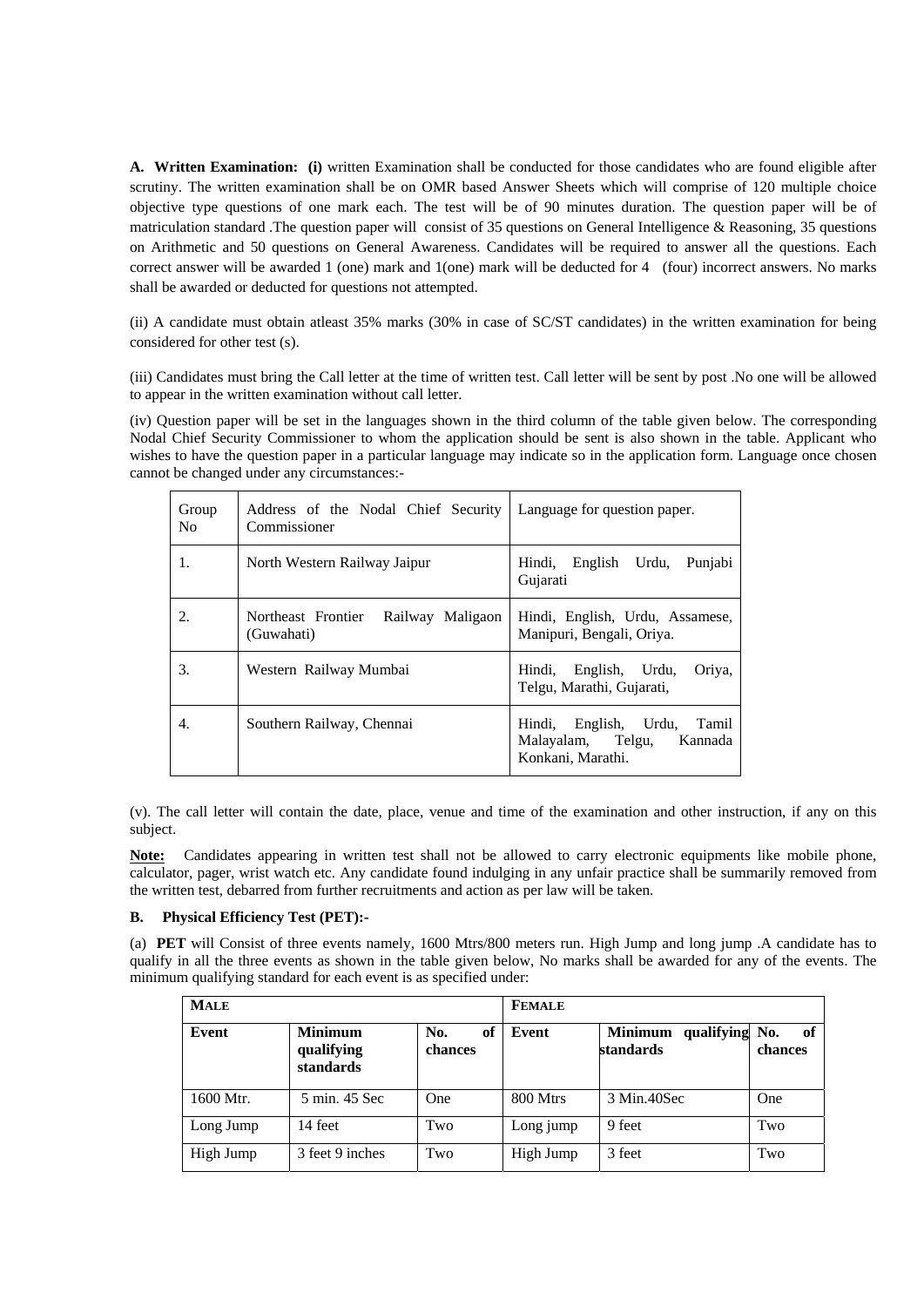(b) For the sake of convenience. 1600 meters/800 meters run will be held first. Applicants qualifying in these events will take part in the remaining events of PET. Height and Chest of those who qualify in the PET will be measured next. Applicants who fail in any of the events of the PET or in Physical Measurement Test either in height or chest will be declared fail and shall be escorted out of the venue after putting an indelible ink mark on the index finger of the left hand. Their call letters will not be returned.

(c) PET will be held at a place and on a date decided by the respective Nodal Chief Security Commissioner. The applicants will be informed of the same in advance.

d). There will be no PET for Ex-Service men.

e) The call letter for PET will give further instructions, if any, on this subject.

### **C.TRADE TEST (50 MARKS) : -**

The number of candidates called for trade test shall not exceed three times of the number of vacancies in each trade and category who qualify the written examination, PET, Physical Measurement test The Trade Test will consist of 50 marks. The Trade Test is purely qualifying in nature and Candidates will have to secure minimum 50% marks to qualify the Trade Test. Marks obtained in Trade Test will not be added to the written examination marks for preparation of final list of selected candidates. The candidates shall bring their own tools/ material required for their Trade Test. The trade test for different trades may consist of:-

| Constable (Barber): -   | Handling of tools, Hair Cutting, Shaving.                                                                                                                                                                                                                                                                                                                                          |
|-------------------------|------------------------------------------------------------------------------------------------------------------------------------------------------------------------------------------------------------------------------------------------------------------------------------------------------------------------------------------------------------------------------------|
| Constable (Sweeper)): - | Sweeping, Cleaning of toilets, Cleaning of Bathrooms, mopping floor, etc.                                                                                                                                                                                                                                                                                                          |
|                         | Constable (Washer man): - Manual and mechanical washing of clothes, dry-cleaning ironing and maintenance of all<br>types of uniform.                                                                                                                                                                                                                                               |
|                         | Constable (Water carrier)): Washing of vessels, Kneading of Atta for making chapatis for 100 staff, Cutting of vegetables<br>etc., Cooking of Chapati/Puris & Rice for 100 staff, Cooking of vegetable/ Dal/Samber/Idli<br>etc for 100 staff, Cooking of Meat/Fish/Egg/Kheer, Barakhana                                                                                            |
| Constable (Mali): -     | Plantations and making grafts, Maintenance of plants, Knowledge of seeds and their sowing<br>season, Knowledge and use of fertilizers and indigenous manures.                                                                                                                                                                                                                      |
| Constable (Tailor):-    | Taking measurement and stitching of Winter and Summer uniform of the force personnel.<br>Knowledge of different type of materials i.e. fabrics/thread etc. used in trade work.<br>Capability to carry out minor repairs, trouble-shooting, maintenance of sewing machine, and<br>ability to recognize tools/machines used in cutting, tailoring, and their correct identification. |
| Constable (Cobbler):-   | Knowledge of stitching $\&$ repairing of shoes, ability to identify/recognize tools used in the<br>trade. Ability to identify and recognize different types of leathers and material used in the<br>trade, and ability to recognize nails/threads used in sewing shoes. One should have<br>knowledge of leather sewing machine $\&$ ability to carry out minor repairs.            |

### D**). Document Verification** :-

Only the applicants who qualify in the Written Examination, PMT/PET and Trade Test will be called for document verification. The candidates must produce all original documents in support of their educational qualification, Age, SC/ST/OBC status wherever applicable on the format prescribed in the advertisement; domicile and any other extra curricular activities including NCC at the time of document verification .Request for production of the original documents on a later date will not be entertained under any circumstances.

### **E. Bonus Marks (maximum 5 marks):**

Bonus marks are allotted as under:

(i) NCC

B Certificate of NCC-01 Mark

C Certificate of NCC-02 Marks

Maximum Marks for NCC certificate is 02.

Benefit is available only on production of Original Certificate .This benefit is not available to Ex-servicemen.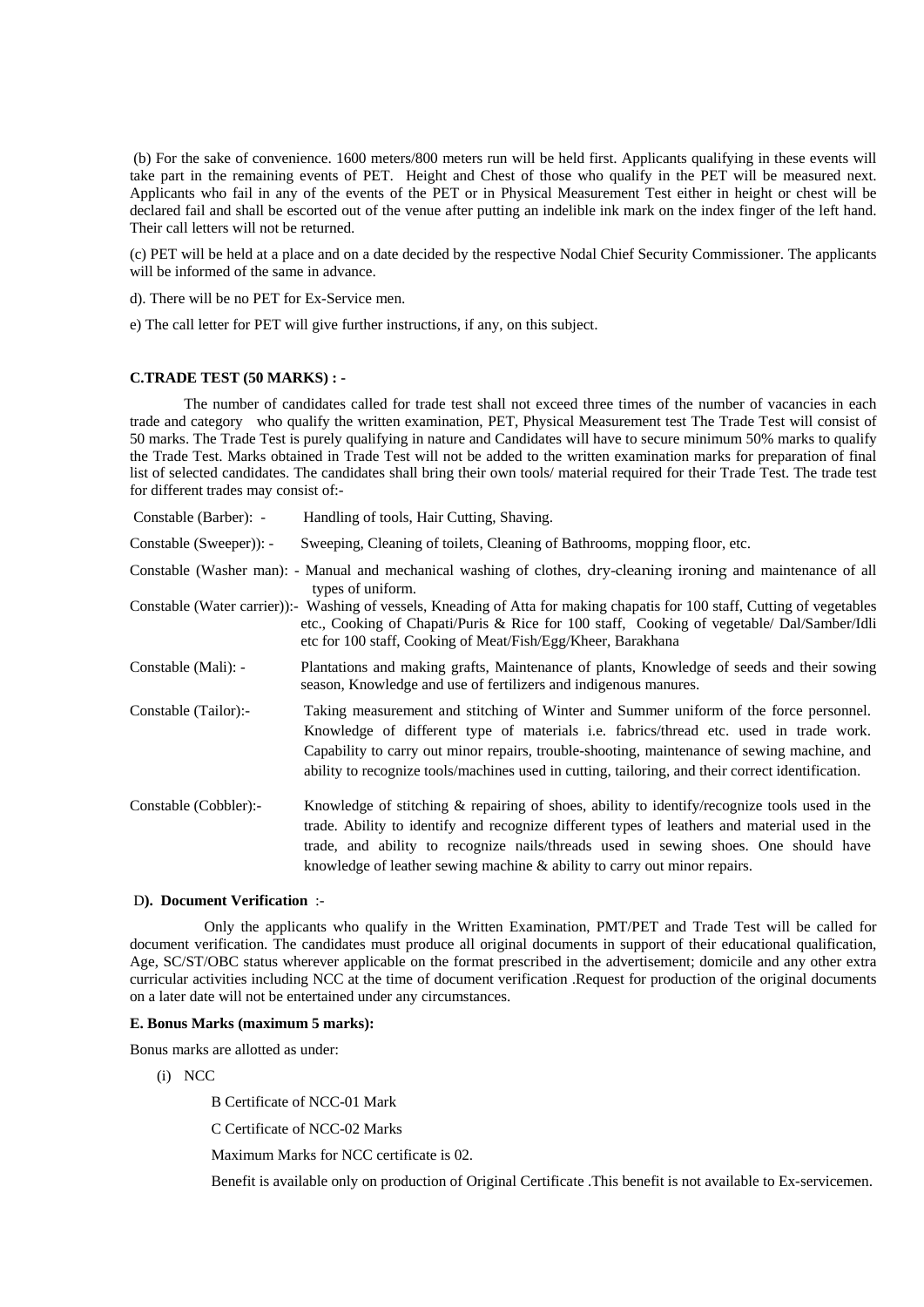(ii) Sports :

Represented University at inter university sports: 01 Marks

Represented State at interstate sports: 2 marks

Represented India at international sports meet-03 Marks

Medal winner at national level sports meet- 03 Marks

- (iii) Height: A male applicant whose height is 178 cms or more and a female applicant whose height is 165 cms or more will be given 03 marks as bonus.
- (iv) Total bonus Marks for all categories put together shall not exceed 5.

## **6. MEDICAL EXAMINATION:-**

 The candidates who are finally selected will be sent for medical examination at a Railway Hospital. They have to qualify in Medical category 'B-I' as per Indian Railway Medical Manual. Those wearing glasses or having flat foot, knock knee, squint eye, colour blindness and other bodily defects are not eligible for appointment.

## **7. TRAINING** :

The candidates will have to undergo initial /induction training in any one of the RPF/RPSF. Training centre or any such Institution as decided by the Railway Administration in the event of their selection. The trainee recruits will be given a stipend of Rs. 5200 + Grade Pay Rs. 2000/- plus other allowances as admissible under the Railway Rules during the period of training. Passing the Final Examination at the end of the training is a must.

## **8. How to apply :**

 **Examination Fee**: An examination fee of Rs.40/ is payable in the form of a crossed Indian Postal Order or a crossed Bank Draft. Cheque or Money Order will not be accepted. The Indian Postal Order/Bank Drafts should not have been obtained earlier than the date of issue of the Employment Notice or after the closing date for receipt of application.

 Female applicants, applicants belonging to SC/ST category, Minorities and Economically Backward Classes and Ex-servicemen need not pay the Examination fee.

### Minorities will mean Muslims, Christian, Sikhs, Buddhist and Zoroastrians (Parsis)

**"Economically Backward Classes"** The applicable limit in Ministry of Railways as amended from time to time shall be applicable, At present the same means the candidates whose annual family income is less than Rs 50,000/-. They will be required to submit income certificate at the time of applying in the prescribed format on the letter head of the issuing authority as mentioned in **Annexure -2** along with the application form in case they claim waiver of examination fee. The following authorities are authorized to issue income certificates for the purpose of identifying economically backward classes;

- (i) District Magistrate or any other revenue officer upto the level of Tehsildar.
- (ii) Sitting Members of Parliament of Lok Sabha for persons of their own constituency .
- (iii) BPL Card or any other certificate issued by Central Government under a recognized Poverty alleviation programme or Izzat MST issued by Railways.
- (iv) Union Minister may also recommend any person from anywhere in the country.
- (v) Sitting Members of Parliament of Rajya Sabha for persons of the district in which these MPs normally reside.

## 9. **APPLICATION:**

 Candidates will be required to send their application as per Annexure: A in the Employment Notice. Application form can be downloaded from the official website of Indian Railway or taken from the employment news or from this advertisement and submitted on A- 4 size bond paper using one side only and sent to the Nodal Chief Security Commissioner corresponding to the language chosen for the Question Paper. The addresses of the Nodal Chief Security Commissioner, the details of the authorities in whose favour the draft/IPO shall be drawn and the place where payable are given below. The languages for the question paper are also shown against each Nodal Chief Security Commissioner for the convenience of the applicant:-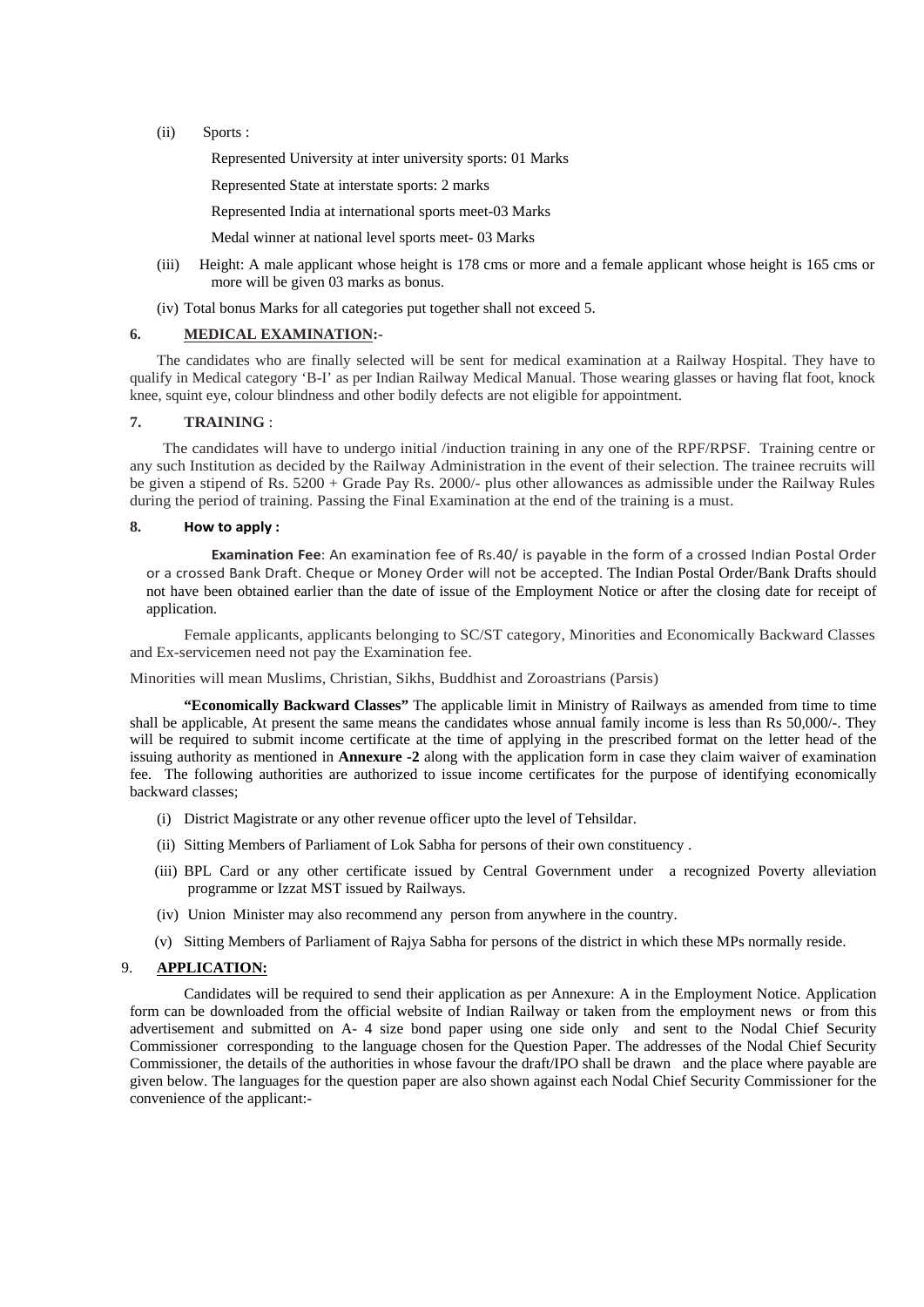| Group<br>No      | Address of the Nodal Chief<br>Security Commissioner                                                                                                                          | Draft/IPO drawn in<br>favour                                                                   | where<br>Place<br>Payable | Language for question<br>paper.                                                     |
|------------------|------------------------------------------------------------------------------------------------------------------------------------------------------------------------------|------------------------------------------------------------------------------------------------|---------------------------|-------------------------------------------------------------------------------------|
| $\mathbf{1}$ .   | Chief<br>Security<br>Commissioner/RPF,<br>North<br>Western Railway, Post Box<br>No 614 ,Jawahar Nagar Head<br>Office<br>,Jaipur<br>Post<br>(Rajasthan) PIN;302004.           | The<br>Financial<br>Advisor and Chief<br>officer.<br>Accounts<br>North<br>Western<br>Railway.  | Jaipur<br>(Rajasthan)     | Hindi, English<br>Urdu,<br>Punjabi, Gujarati                                        |
| 2.               | Chief<br>Security<br>Commissioner/RPF, Northeast<br>Frontier<br>East<br>Railway,<br>Maligaon, Guwahati<br>PIN: 781011(Assam)<br>Post<br>Box No 8 Maligaon Railway<br>HQ MDG. | The<br>Financial<br>Advisor and Chief<br>officer<br>Accounts<br>North East Frontier<br>Railway | Maligaon,<br>Assam        | Hindi, English, Urdu, Assa<br>mese, Manipuri, Bengali,<br>Oriya.                    |
| 3.               | Chief<br>Security<br>Commissioner/RPF<br>Western<br>Railway Post Box No 11004<br>Mumbai .400020                                                                              | The<br>Financial<br>Advisor and Chief<br>Accounts officer,<br>Western Railway                  | Mumbai<br>(Maharashtra    | Hindi.<br>English, Urdu, Oriya,<br>Telgu, Marathi, Gujarati.                        |
| $\overline{4}$ . | Chief<br>Security<br>Commissioner/RPF, Southern<br>Railway Post Box No 515<br>Town<br>Head<br>Park<br>Post<br>Office, Chennai, 600003                                        | The<br>Financial<br>Advisor and Chief<br>Accounts officer,<br>Southern Railway                 | Chennai<br>(Tamilnadu)    | Hindi<br>English, Urdu, Tamil<br>Malayalam,<br>Telgu, Kannada,<br>Konkani, Marathi. |

- a. The Words "APPLICATION FOR THE POST OF ANCILLARY IN RPF including RPSF' shall be written on the envelope containing the application.
- b. The exact date, time place and venue for the tests will be intimated to the candidates through Call letters.
- c. Application should be sent through ordinary post only .No application will be received by hand or by registered post or through private courier service.
- d. Applications should be filled by the candidates in their own handwriting in Hindi or English only. Left Hand (Male) & Right Hand (Female) thumb impression of the applicant shall be affixed in the box given on the application form. Applications signed in the capital letters/spaced out letters will be treated as invalid. Application with correction or overwriting or smudged thumb impression may be rejected.
- e. Colour photograph (3.5 cm X 4.5cm) of the applicant should be pasted at the space provided in the application form with clear view of the face without cap and sunglasses.
- g**.** Only one application shall be submitted for one or more than one trade. However, preference should be given in the application forms by the candidates as per their choice. Preference of post ( from 1 to 7, 1 being the most preferred and 7 least preferred)

## 10. **Application must be accompanied by** :-

- a. A crossed Indian Postal Order or a Crossed Bank Draft for Rs.40/- wherever necessary.
- b. Copy of self attested Matriculation certificate or ITI Certificate/Diploma issued by School Board/Institute including date of birth and birth certificate from the competent authority.
- c. Copy of self attested Caste Certificate (in case of SC, ST & OBC) issued by District authority on the proforma prescribed by the Central Government as annexure: F/G wherever applicable.
- d. Copy of Discharge certificate issued by competent authority in favour of Ex-serviceman/Certificate indicating likely date of discharge in next one year.

a.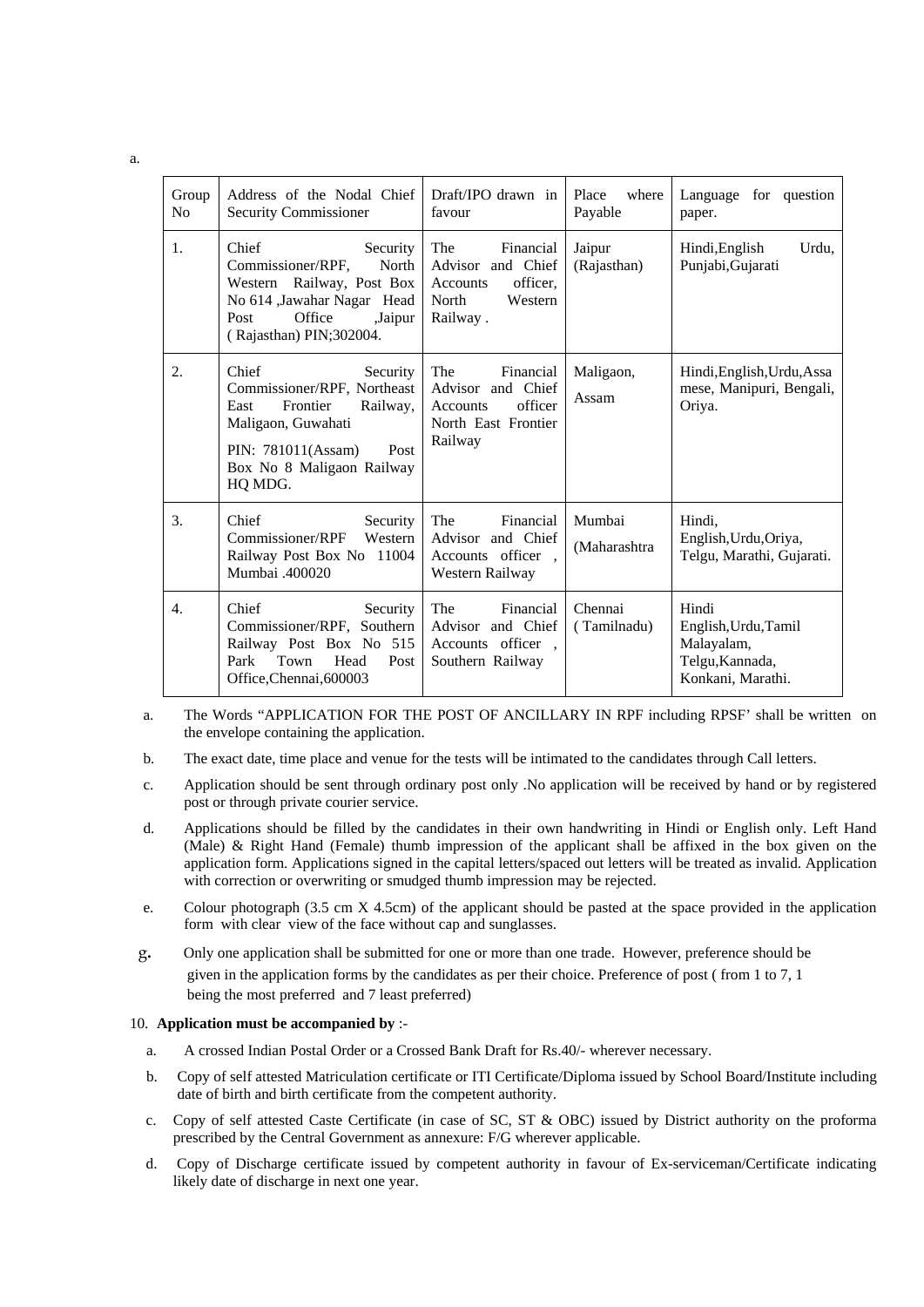- e. Three Colour photographs (3.5 cm X 4.5cm) with clear front view of the face without cap and sunglasses mentioning the name of candidates on the reverse side in addition to the one affixed at the place specified in the application form.
- f. Copy of Domicile certificate in case of candidates of Jammu & Kashmir.
- g. Three self addressed envelope (28 cmX12 cm) each bearing postal stamp of Rs.5/- dully affixed.
- h. Self declaration of candidate in case of Minority community in the format given Annexure-1.
- i. Certificate for 'Economically Backward classes for claiming concession in fee as annexure -2
- j. Declaration by applicant belonging to OBC in the format given in annexure -3

Note: Production of false certificates is an offence and will lead to disqualification of candidature or dismissal from service, if already appointed in addition to prosecution. Incomplete applications are liable to be rejected.

### 11.**The applications may be rejected on the following grounds:**

- i) Application which are not submitted in the format given in Annexure-A.
- ii) Non enclosure of Bank draft or IPO or certificate of Economically backward caste/Minority, wherever applicable.
- iii) Colour photograph as prescribed not pasted on the application.
- iv) Unsigned or incomplete or illegal application.
- v) Underage or Overage.
- vi) Non enclosure of copy of Matriculation certificate or equivalent or ITI as a proof of educational qualification and age.
- vii) Application filled in a language other than English or Hindi.
- viii) Non enclosure of copy of SC/ST/OBC certificate in the prescribed format by applicant belonging to the respective categories.
- ix) Non enclosure of copy of Discharge certificate in case of Ex-servicemen.
- x) Non enclosure of declaration by applicant belonging to OBC in the format given in annexure-3.
- xi) Non enclosure of domicile certificate wherever applicable.
- xii) Application received after the last date for receipt of application.
- xiii) Non enclosure of self addressed and stamped envelopes.
- xiv) Non enclosure of additional photos
- xv) Non compliance of any other instruction/requirement.
- **12 Notes:**

a). Applicants called for Written examination, PET/PMT, Trade Test,/documents verification, Medical examination etc. will have to make their own arrangements for boarding, lodging and transport.

b).The applicant called for the PET will take part in the events at their own risk. Railway will not be liable to compensate the candidates in any way, in case the suffer any mis-happening /injury while undertaking the PET. They should bring with them sports gears such as sports shoes, shorts, vest , tools/apparatus for respective trade test. Nothing will be provided by the Railways.

c) Candidates must bring writing material such as pen, pencils etc for the written test.

d). Railway Passes to the eligible candidates shall be issued as per extant Railway Rules.

e). Impersonation, if any, detected at any stage of the recruitment, may result in initiating criminal cases against the applicant and the impersonator as well as canceling the candidature of the applicant.

f). candidates found to be having adverse report on their antecedents and character may not be appointed in RPF including RPSF. False declaration is an offence under the law and will lead to disqualification of the applicant, initiation of criminal case and dismissal from service if appointed. Hence, applicants are advised to be careful while filing in the application.

g) The decision of Selection Committee on all matters relating to eligibility, place of test etc shall be final .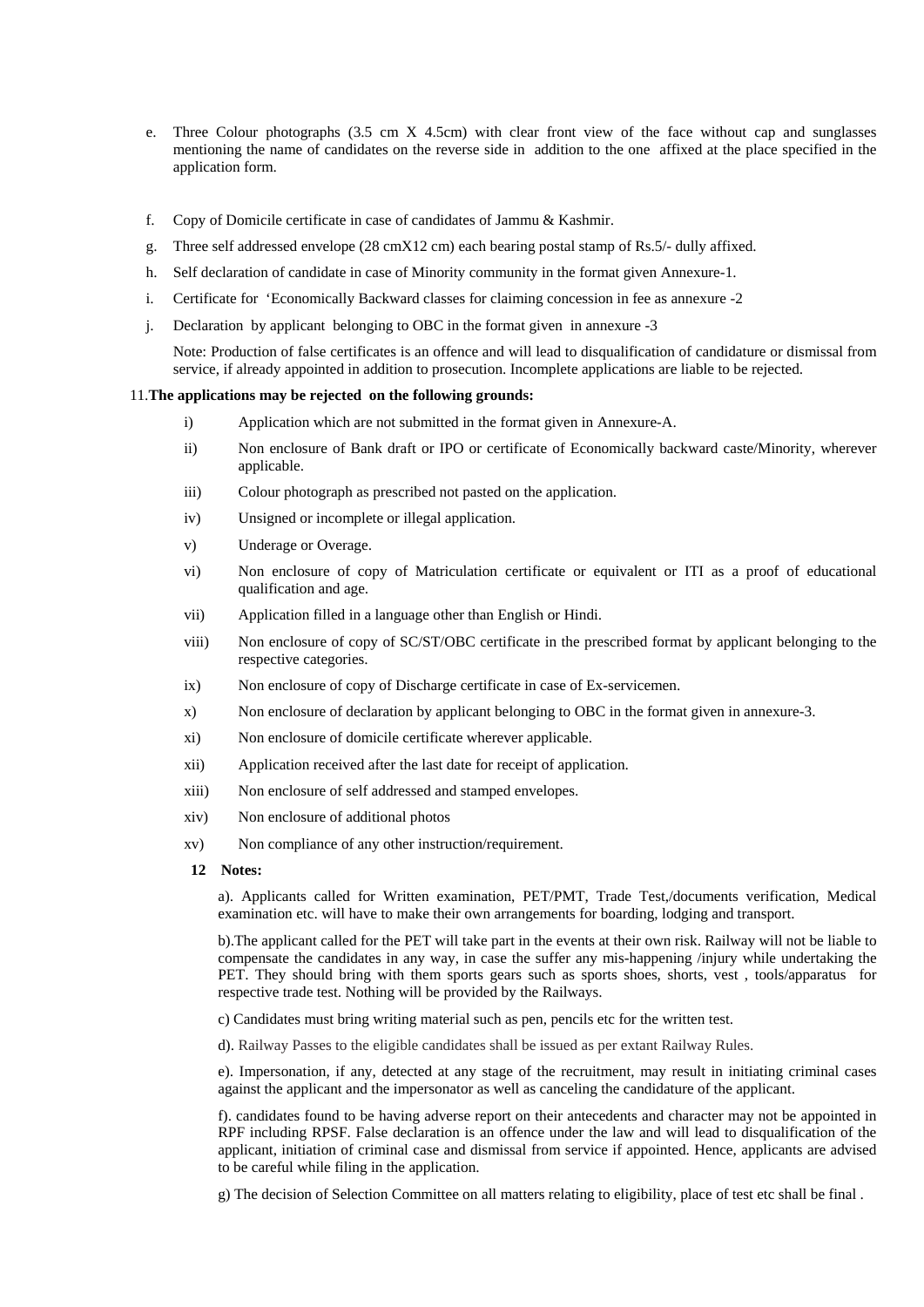j) An applicant serving under a Govt. or Public Sector Enterprise/Undertaking including Railways will be considered for appointment only after he furnishes a 'No Objection Certificate' duly issued by the employer at the time of trade test/documentation verification along with an undertaking from the employer that in case of selection the department will spare the candidate for joining the RPF including RPSF.

k) The Railway Administration reserves the right to call an applicant at any place for the Written Test, PET/PMT, Trade Test /Documents Verification, Medical examination.

l) The Railway Administration shall not be responsible for postal delay or wrong delivery of the Application or any Call letters.

m) Canvassing in any form will be a disqualification.

n). Railway Protection Force includes Railway Protection Special Force.

### **13. Last date for receipt of Application**:

 30 Days (37 days for persons living in the North Eastern states and the Andaman and Nicobar Islands) from the date this Employment Notice is published in the employment News.

Place: New Delhi

Date: 06.12.2013

**-(Sd)-** 

**Chief Security Commissioner/RPSF Coordinating Nodal CSC Railway Board New Delhi:110001**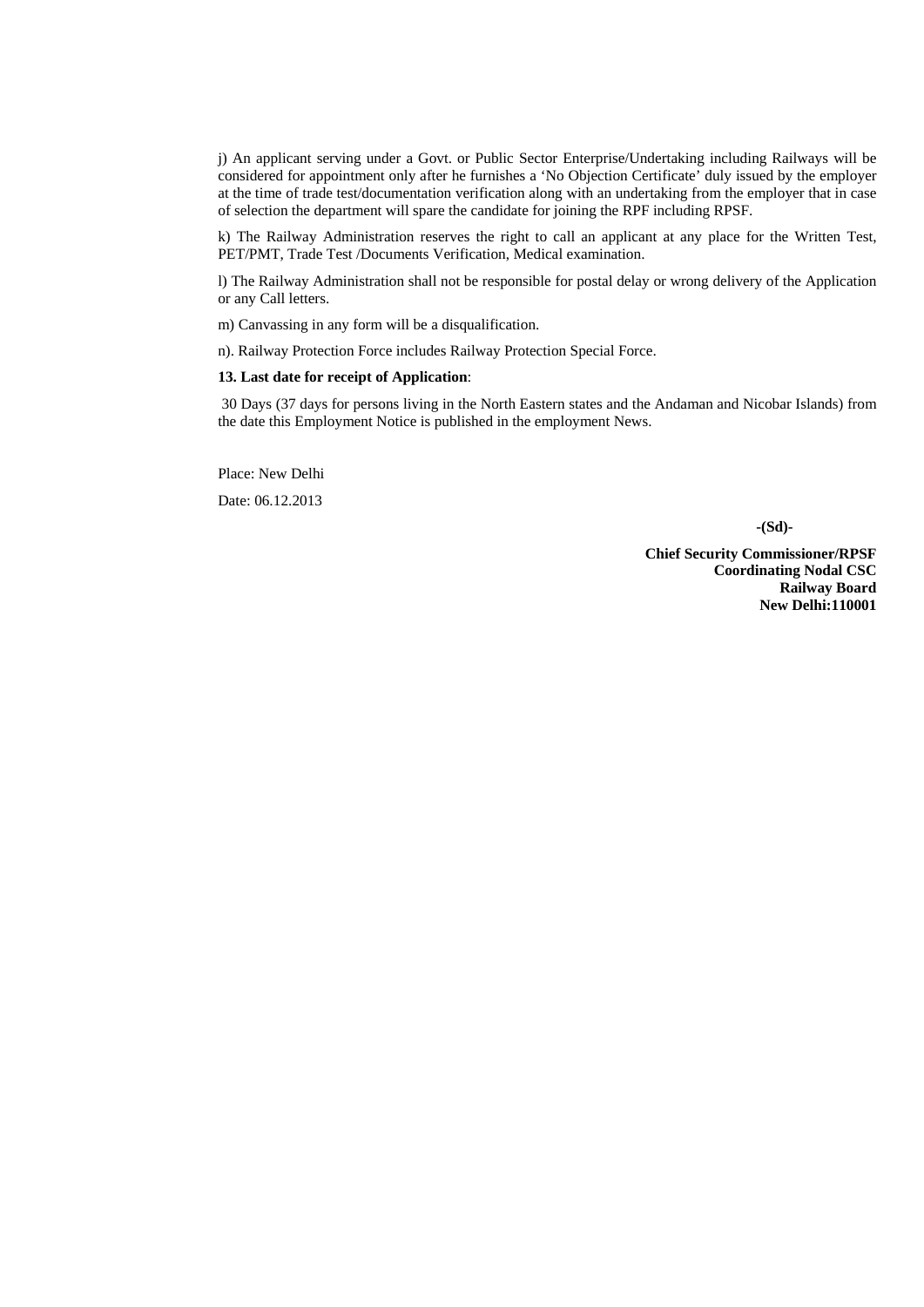## **ANNEXURE- 'A'**

## **NOTIFICATION NO. DATED**

# **APPLICATION FOR THE POST OF ANCILLARY IN RPF/RPSF**

Recent coloured photograph (3.5cms x 4.5 cms) be pasted here

|           | <b>IPO/BANK DEMAND DRAFTS DETAILS</b> |               |
|-----------|---------------------------------------|---------------|
| NO: IDATE | <b>BANK/POST OFFICE</b>               | <b>AMOUNT</b> |
|           |                                       |               |

- 2. NAME(BLOCK LETTERS): (as in matriculation certificate/ITI certificate )
- 3. FATHER'S NAME: (as in matriculation certificate ITI certificate)

1.

| DATE OF BIRTH : $(DAY/MONTH/YEAR)   D   D$        |  | M |  |  |  |
|---------------------------------------------------|--|---|--|--|--|
| (as in matriculation certificate ITI certificate) |  |   |  |  |  |

| 5.                                                                                      |     |            |           |           |                                         |                                        |  |
|-----------------------------------------------------------------------------------------|-----|------------|-----------|-----------|-----------------------------------------|----------------------------------------|--|
| <b>CATEGORY:</b>                                                                        | UR. | <b>OBC</b> | <b>SC</b> | <b>ST</b> | EX-MAN                                  | MAN                                    |  |
| (Tick the                                                                               |     |            |           |           |                                         |                                        |  |
| appropriate                                                                             |     |            |           |           |                                         |                                        |  |
| box)                                                                                    |     |            |           |           |                                         |                                        |  |
| 6. PREFIRENCE OF Trade: (from 1 to 7, 1 being the most preferred and 7 least preferred) |     |            |           |           |                                         |                                        |  |
| (i) Constable (Water Carrier)                                                           |     |            |           |           | (ii) Constable (Safaiwala) <sub>[</sub> |                                        |  |
| (iii) Constable (Washer Man)                                                            |     |            |           |           | (iv) Constable (Barber))                |                                        |  |
| (v) Constable (Mali)                                                                    |     |            |           |           | (vi) Constable (Tailor)                 |                                        |  |
| (vii) Constable (Cobbler)                                                               |     |            |           |           |                                         |                                        |  |
| 7.<br>PERMANENT ADDRESS                                                                 |     |            |           |           |                                         | : (INCLUDE PIN CODE, DISTRICT & STATE) |  |

- 8. PRESENT POSTAL ADDRERSS: (INCLUDE PIN CODE, DISTRICT , STATE as well as NEAREST RAILWAY STATION):‐
- 9. Enclosures: (1) Crossed Indian Postal Order/Bank draft of Rs. 40/- (2) SC/ST/OBC certificate on the format prescribed (3) matriculation/ITI certificate as proof of education and age. (4) Domicile certificate where applicable (5) Discharge certificate for ex servicemen. (6) Two coloured photograph (7)Declaration/Certificate as per annexure 1,2,3 whichever is applicable. .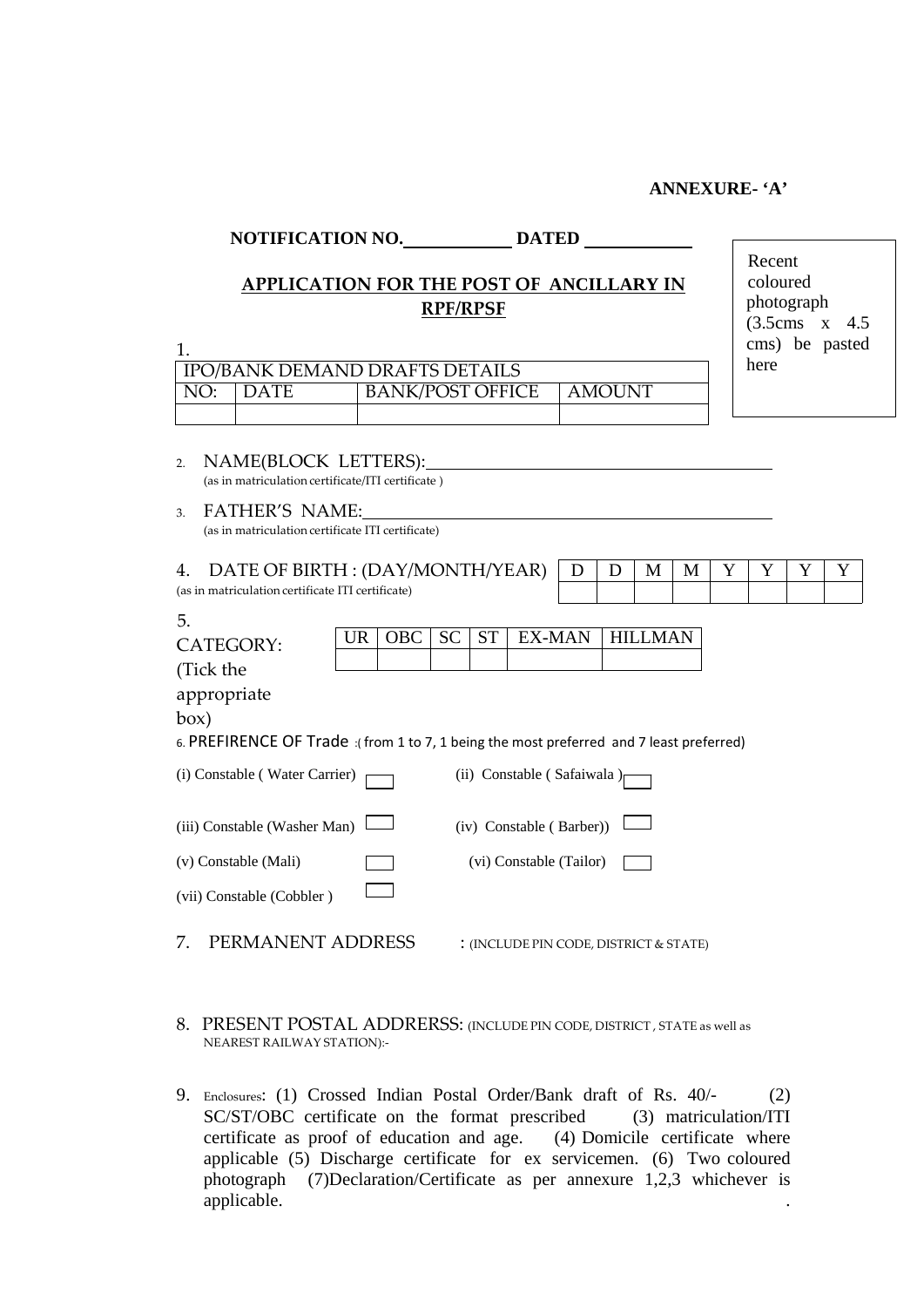10 The following declaration to be copied below by the candidate in his own writing:

"I hereby declare that all the information above have been filled by me in my own handwriting and are true and correct to the best of my knowledge and belief. If they are found incorrect, my candidature may be cancelled".

| LTI of Male/<br><b>RTI</b> of Female Candidate | Name |
|------------------------------------------------|------|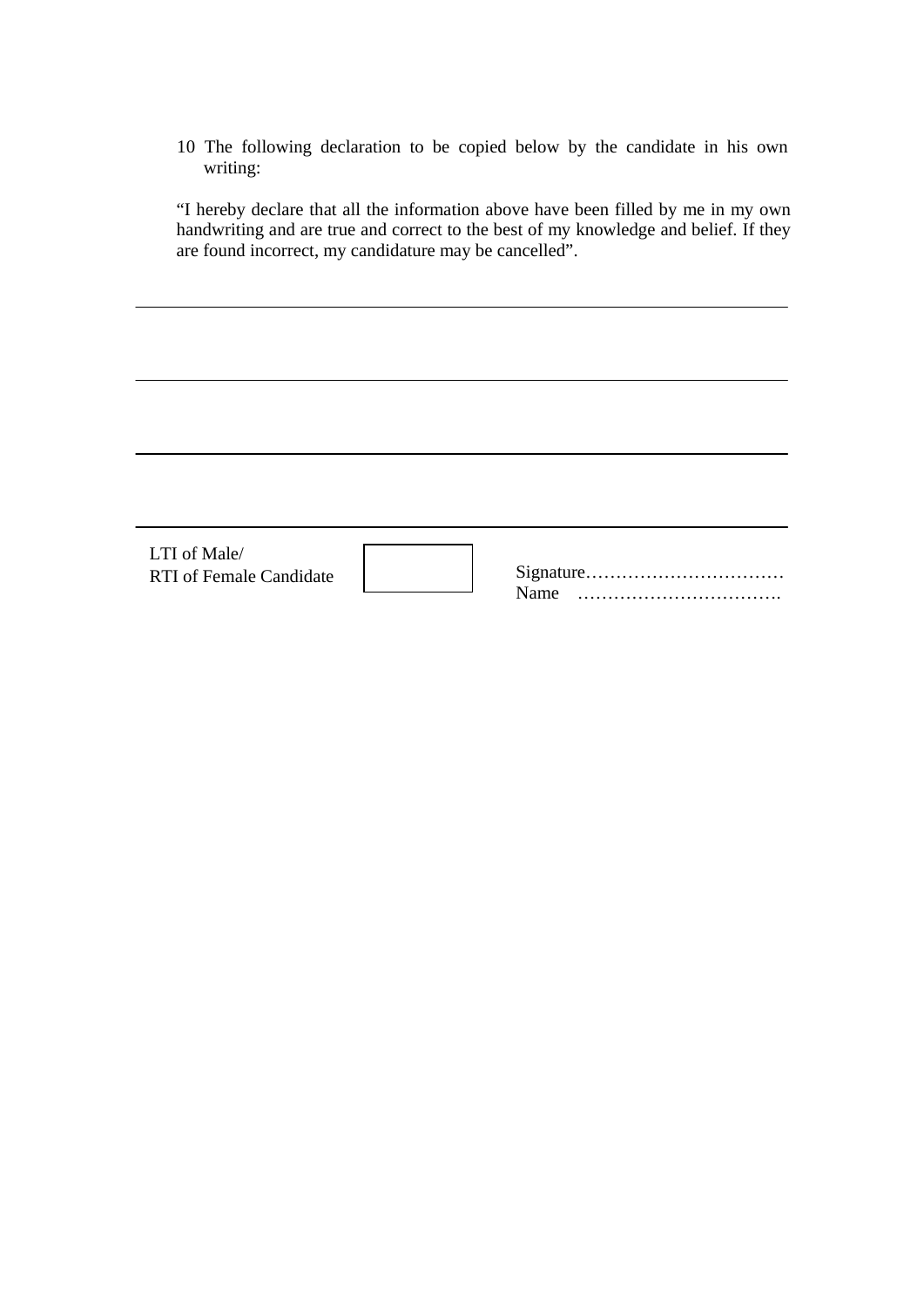# **Annexure - 1**

# **RAILWAY PROTECTION FORCE/ RAILWAY PROTECTION SPECIAL FORCE**

Proforma for declaration to be submitted by Minority candidates along with the applications for the post in Railway Protection Force/Railway Protection Special Force.

# **DECLARATION**

| community by the Central Govt. |  |
|--------------------------------|--|

Signature of the Candidate

Place: Date:

Name of the Candidate

–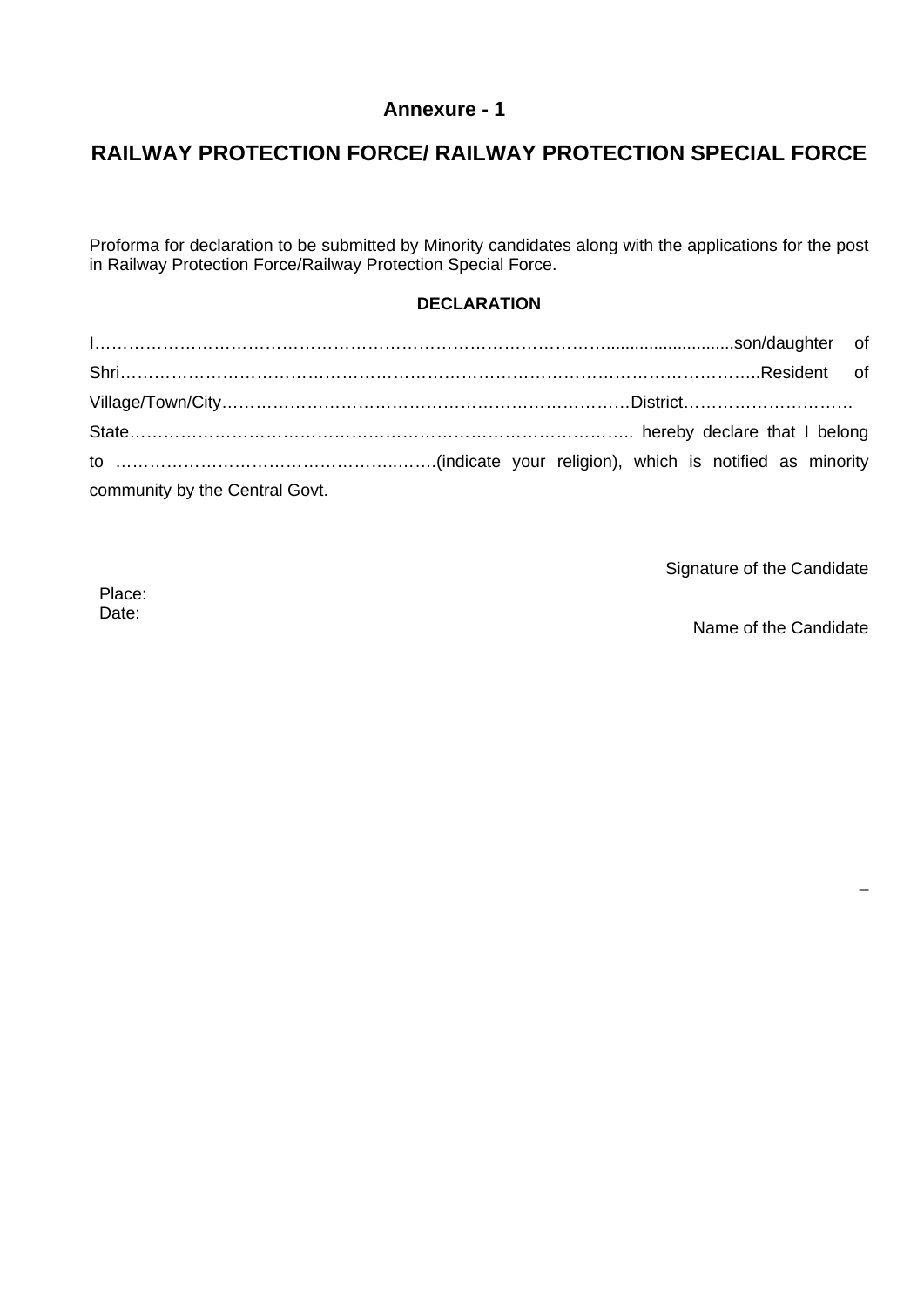## **Annexure- 2**

## **FORMAT OF INCOME CERTIFICATE TO BE ISSUED ON LETTER HEAD OF ISSUING AUTHORITY**

## **For Waiver of Examination Fees for Recruitment in RPF/RPSF**

## **(Economically backward classes only)**

| 2. Father's Name     |  |
|----------------------|--|
| 3. Age               |  |
|                      |  |
| (in words & Figures) |  |
| 6. Date of Issue     |  |
| 7. Signature         |  |
|                      |  |

 Note: Economically Backward classes will mean the candidates whose family income less than 50,000/- per annum. The following authorities are authorised to issue income certificate for the purpose of identifying economically backward classes.

- 1. District Magistrate of any other Revenue Officer up to the level of Tehsildar.
- 2. Sitting Members of Parliament of Lok Sabha for persons of their own constituency.
- 3. BPL Card or any other certificate issued by Central Government under a recognized poverty alleviation programme or Izzat MST issued by Railways.
- 4. Sitting Members of Parliament of Rajya Sabha for person of the district in which these MPs normally reside.
- 5. Union Minister may also recommend any person from any where in the country.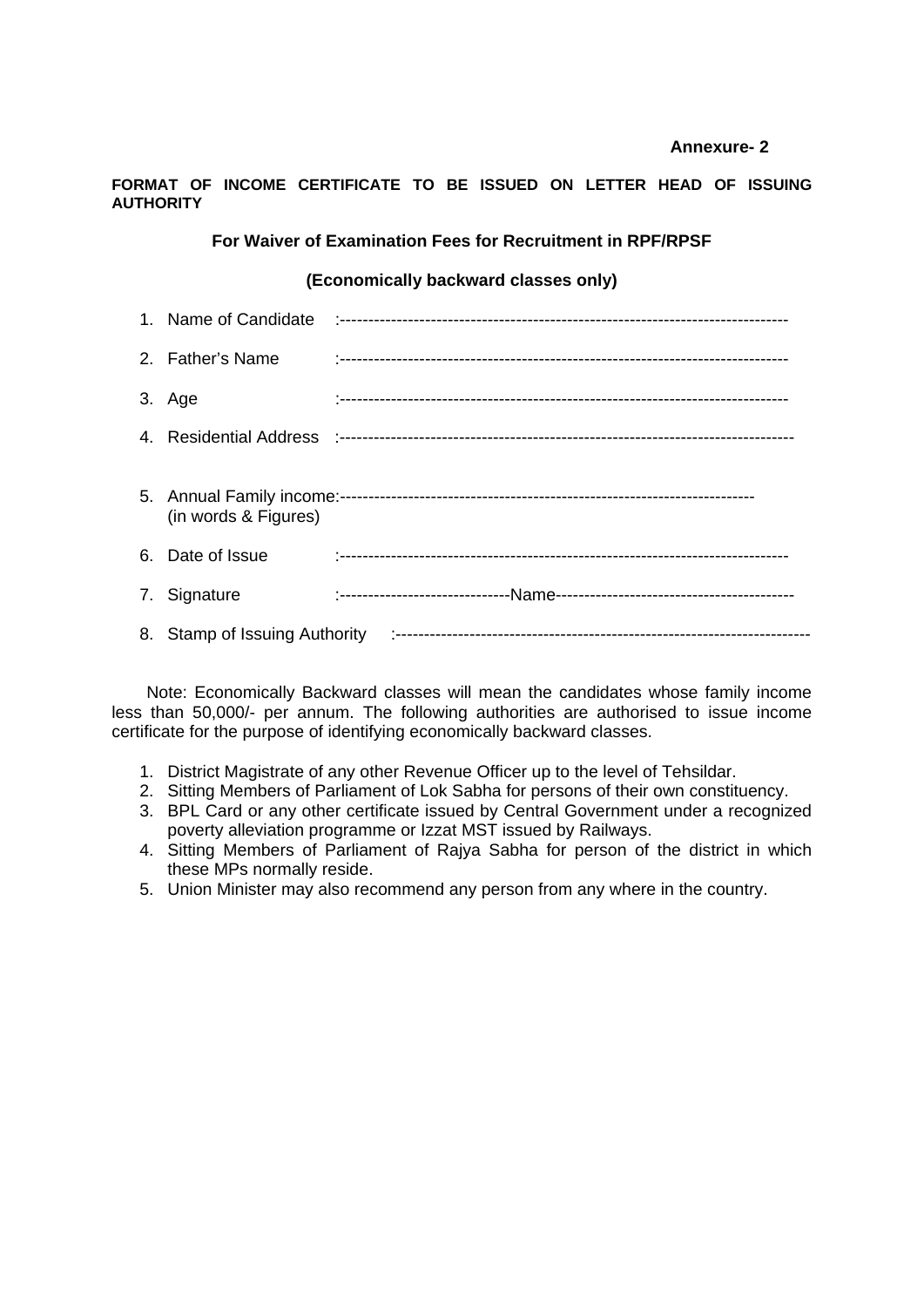# **Annexure- 3 RAILWAY PROTECTION FORCE/ RAILWAY PROTECTION SPECIAL FORCE**

Proforma for declaration to be submitted by Other Backward Class Candidates along with the application while applying for the posts in RPF/RPSF.

# **DECLARATION**

"I……………………………………..son/daughter of Shri……………………………..resident of Village/Town/City…………………………………….district……………………….State………… ……………hereby declare that I belong to the …………………………….(indicate your subcaste) community which is recognised as a backward class by the Government of India for the purpose of reservation in services as per orders contained in Department of Personnel and Training Office Memorandum No. 36012/22/93-Estt.(SCT) dated 08.09.1993. It is also declared that I do not belong to persons/sections (Creamy Layer) mentioned in column 3 of the Schedule to the above referred Office Memorandum dated 08.03.1993 and its subsequent through O.M. No. 36033/1/2013 Estt. (Res.) dated 27.05.2013.

Place: Date:

Signature of the Candidate Name of the Candidate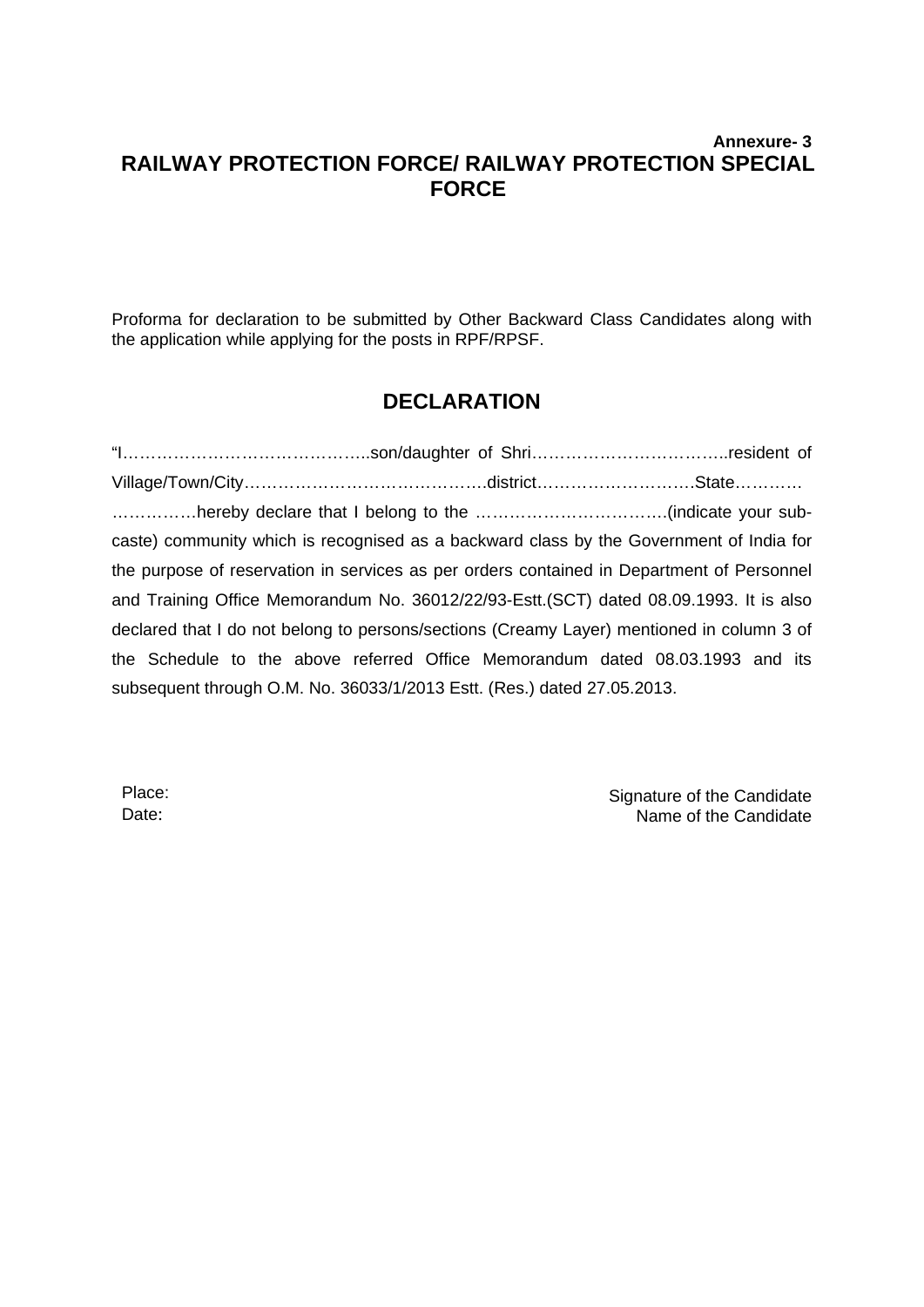# **Annexure - F RAILWAY PROTECTION FORCE/ RAILWAY PROTECTION SPECIAL FORCE**

## **FORM OF CASTE CERTIFICATE FOR SC/ST**

 A candidate who claims to belong to one of the scheduled caste or scheduled tribe should submit in support of his/her claim a self attested copy of a certificate in the form given below from the district magistrate or the sub-divisional officer or any other officer as indicated below of the district in which his/her parents (or surviving parents) ordinarily reside and who has been designed by the State Government concerned as competent to issue such a certificate. If both the parents are dead, the officer signing the certificate should be of the district in which the candidate himself/herself reside otherwise than for the purpose of his/her own education. Wherever, photograph is an integral part of the certificate, the RPF/RPSF would accept only self attested photocopies of such certificate and not any other attested or true copy.

## **(The Form of the certificate to be produced by Scheduled Caste and Scheduled Tribes candidates applying for appointment to posts under the Government of India)**

| This is to certify that                                                                                                                                                                                                                            |
|----------------------------------------------------------------------------------------------------------------------------------------------------------------------------------------------------------------------------------------------------|
|                                                                                                                                                                                                                                                    |
|                                                                                                                                                                                                                                                    |
|                                                                                                                                                                                                                                                    |
| Caste/Tribe* which is recognised as a Scheduled Caste/Scheduled Tribe* Under :-                                                                                                                                                                    |
| The Constitution (Scheduled Castes) Order, 1950* The Constitution (Scheduled Tribes) Order, 1950*                                                                                                                                                  |
| The Constitution (Scheduled Castes) (Union Territories) Order, 1951*                                                                                                                                                                               |
| The Constitution (Scheduled Tribes) (Union Territories) Order, 1951*<br>[as amended by the Scheduled Castes and Scheduled Tribes Lists (Modification) Order, 1956, the Bombay Re-                                                                  |
| organisation Act, 1960, the Punjab Re-organisation Act, 1966, the State of Himachal Pradesh Act, 1970 and the                                                                                                                                      |
| North Eastern Area (Re-orgnization) Act, 1971 and the Scheduled Castes and Scheduled Tribes                                                                                                                                                        |
| Orders, (Amendment) Act, 1976]                                                                                                                                                                                                                     |
| The Constitution (Jammu & Kashmir) Scheduled Castes Order, 1956@                                                                                                                                                                                   |
| The Constitution (Andaman and Nicobar Islands) Scheduled Tribes Order, 1959@ as amended by the Scheduled                                                                                                                                           |
| Castes and Scheduled Tribes Order (Amendment) Act, 1976@                                                                                                                                                                                           |
| The Constitution (Dadara and Nagar Haveli) Scheduled Castes Order, 1962 The Constitution (Dadra and Nagar                                                                                                                                          |
| Haveli) Scheduled Tribes, Order, 1962                                                                                                                                                                                                              |
| The Constitution (Pondicherry) Scheduled Castes Orders, 1964@                                                                                                                                                                                      |
| The Constitution (Scheduled Tribes)(Uttar Pradesh) Order, 1967@                                                                                                                                                                                    |
| The Constitution (Goa, Daman and Diu) Scheduled Castes Order, 1968@                                                                                                                                                                                |
| The Constitution(Nagaland) Scheduled Tribes Order, 1970@                                                                                                                                                                                           |
| The Constitution (Sikkim) Scheduled Castes Order, 1978@                                                                                                                                                                                            |
| The Constitution (Sikkim) Scheduled Tribes Order, 1978@                                                                                                                                                                                            |
|                                                                                                                                                                                                                                                    |
|                                                                                                                                                                                                                                                    |
|                                                                                                                                                                                                                                                    |
|                                                                                                                                                                                                                                                    |
|                                                                                                                                                                                                                                                    |
|                                                                                                                                                                                                                                                    |
| (with seal of Office)State/Union Territory**                                                                                                                                                                                                       |
|                                                                                                                                                                                                                                                    |
|                                                                                                                                                                                                                                                    |
| *Please delete the words which are not applicable.                                                                                                                                                                                                 |
| @Please quote the specific presidential order.                                                                                                                                                                                                     |
| Note : The term "ordinarily reside(s)** used here will have the same meaning as in Section 20 of the Representation of the                                                                                                                         |
| People Act, 1950.                                                                                                                                                                                                                                  |
| ** Officers competent to issue Caste/Tribe certificates :                                                                                                                                                                                          |
| **District Magistrate/Additional District Magistrate/Collector/Deputy Commissioner/Additional Deputy Commissioner/Deputy<br>Collector/Ist Class Stipendiary Magistrate/City<br>Magistrate/Sub-Divisional Magistrate/Taluka<br>Magistrate/Executive |
| Magistrate/Extra Assistant Commissioner.                                                                                                                                                                                                           |
| (not below the rank of 1st class Stipendiary Magistrate)                                                                                                                                                                                           |
| Chief Presidency Magistrate/Additional Chief Presidency Magistrate/Presidency Magistrate.                                                                                                                                                          |
| Revenue Officers not below the rank of Tehsildar.                                                                                                                                                                                                  |
| Sub-Divisional Officer of the area where the candidate and/ or his family normally reside(s).<br>Note : ST Candidates belongs to Tamil Nadu State should submit caste certificate ONLY from the REVENUE DIVISIONAL                                 |
| <b>OFFICER</b>                                                                                                                                                                                                                                     |
|                                                                                                                                                                                                                                                    |